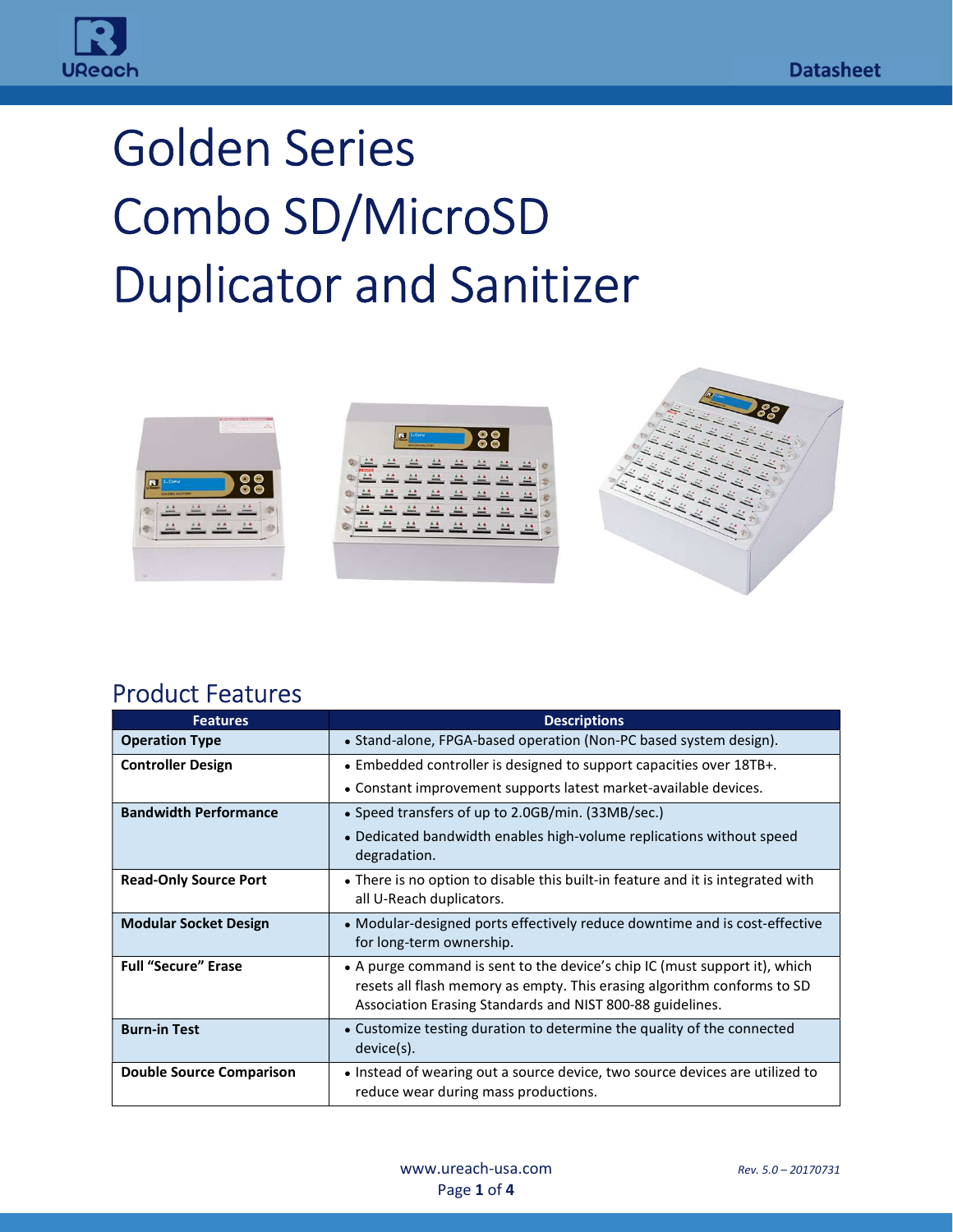

| <b>Write Protection</b>        | • Perform hardware-level write protection to only selected devices that<br>supports it.                                                                                                                                                                                                                        |
|--------------------------------|----------------------------------------------------------------------------------------------------------------------------------------------------------------------------------------------------------------------------------------------------------------------------------------------------------------|
| <b>Real-Time PC Monitoring</b> | • View live status for: writing/reading speeds, total capacity, current<br>function progress per port.                                                                                                                                                                                                         |
| <b>Event Log Management</b>    | • Records: operating durations, individual port copy progressions, connected<br>device models, capacities, serial numbers, and PASS or FAIL results.<br>• Device writing/reading speeds are recorded.<br>• Log report files are generated through Port #1 or through the U-Reach PC-<br>Link Software Utility. |
| <b>Get "Device" ID</b>         | • Retrieve all connected device information by its: port number, capacity,<br>sectors, MID, OID, name, revision, year, month, and serial number.                                                                                                                                                               |

## Product Models

i<br>T

| <b>Photos</b>                                | <b>Models</b> | <b>Target Ports</b> |
|----------------------------------------------|---------------|---------------------|
| D89.<br>立立立立                                 | SD908G        | $1:7$               |
| 582<br><b>LANCING</b>                        | SD916G        | 1:15                |
| 38<br><b>JAN SATIA</b><br>the same sales and | SD924G        | 1:23                |
| $\sim$ 19                                    | SD932G        | 1:31                |
| $\rightarrow$ 32<br>222222:                  | SD940G        | 1:39                |
| N/A                                          | SD948G        | 1:47                |
|                                              | SD964G        | 1:63                |
| N/A                                          | SD9120G       | 1:119               |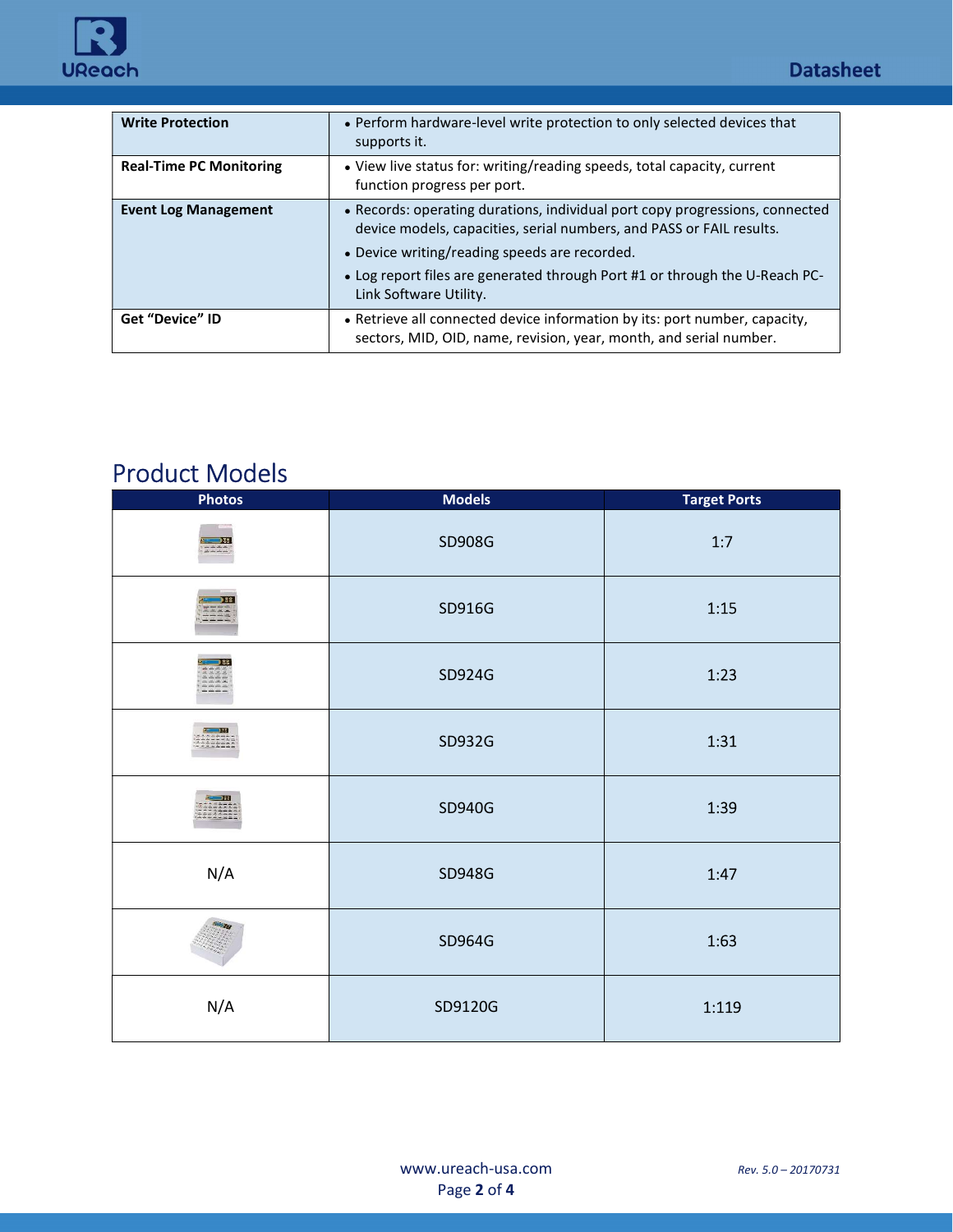

## Product Functions

| <b>Functions</b>              | <b>Descriptions</b>                                                         |
|-------------------------------|-----------------------------------------------------------------------------|
| 2 Copy Modes                  | . Quick Copy (System & Files): Supports Windows, Mac, and Linux.            |
|                               | . Whole Media: Copies bit-by-bit regardless of format and data type.        |
| <b>Compare (Verification)</b> | • Bit-by-bit data comparison from the source device to target device(s).    |
| <b>3 Sanitization Modes</b>   | • Quick Erase                                                               |
|                               | • Full Erase (NIST 800-88)                                                  |
|                               | • DoD Erase (DoD 5220.22-M)                                                 |
| <b>Media Checking Tools</b>   | • Diverse tools for verifying flash quality for bad sectors, capacity       |
|                               | authenticity, and read/write speeds.                                        |
| Do Format                     | • Automatically detects and formats device(s) to either FAT16 or FAT32.     |
| <b>Measure Speed</b>          | • Performs speed check by overwriting and reading the connected device(s).  |
| <b>Capacity Check</b>         | • Verifies the maximum capacity available.                                  |
| Calc. CRC64                   | • Calculates the CRC64 value from the source device.                        |
| A <sub>2</sub> Fake Picker    | • Checks device(s) that contain fake capacities.                            |
| <b>Burn-in Test</b>           | • Set from 30 Minutes through 30 Days for intensive media quality check.    |
| Use Port 2 as Comparison      | • Reduces wear on a source device. Requires 2 exact source devices for this |
| <b>Source</b>                 | function to work.                                                           |
| <b>Write Protect</b>          | • *Performs hardware-level write protection to connected device(s).         |
| <b>Log Report Management</b>  | • Output and manage your log reports for internal records.                  |

### Product Compatibilities

| <b>Compatibilities</b>    | <b>Descriptions</b>                                                                                       |
|---------------------------|-----------------------------------------------------------------------------------------------------------|
| <b>Compatible Devices</b> | • All SD and MicroSD Devices.                                                                             |
| <b>Supported Formats</b>  | • Quick Copy Function: FAT16/32/64, Windows (NTFS), Linux<br>(Ext2/Ext3/Ext4), and Mac (HFS, HFS+, HFSX). |
|                           | • Whole Device Copy Function: All Formats, including proprietary formats.                                 |
|                           | • GPT, MBR, and Advanced Formats.                                                                         |
| Supported O/S             | • All (Windows, Mac, Linux, and other proprietary systems).                                               |

## Product Specifications

i<br>T

| <b>Specifications</b>     | <b>Descriptions</b>                                              |
|---------------------------|------------------------------------------------------------------|
| <b>LCD Display</b>        | • Backlit Monochrome LCD Display                                 |
| <b>LEDs</b>               | • 2 LED Indicators per Port:                                     |
|                           | • Green (Pass) and Red (Fail)                                    |
| <b>Control Panel</b>      | • 4 Push Buttons ( $\blacktriangle$ , $\nabla$ , OK, ESC)        |
| <b>Power Requirements</b> | • Power Adapter Input: $100-240$ VAC / $47-63$ Hz / $1.4$ A Max. |